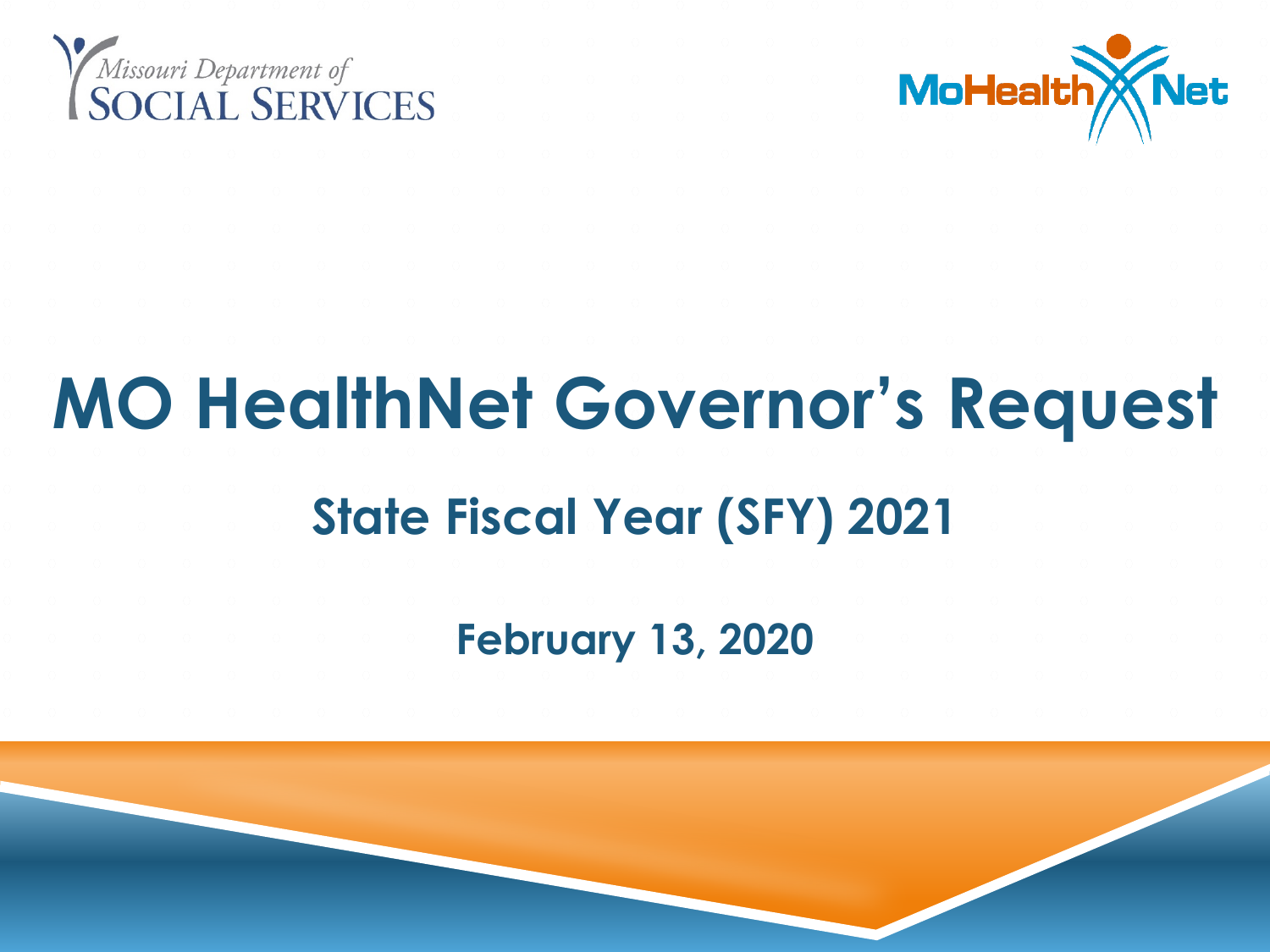# **MO HealthNet (MHD) Supplemental Request State Fiscal Year (SFY) 2020**

| <b>SFY 2020 Supplemental Request</b>                             |                           |          |                           |          |
|------------------------------------------------------------------|---------------------------|----------|---------------------------|----------|
|                                                                  | <b>Department Request</b> |          | <b>Governor's Request</b> |          |
|                                                                  | <b>GR</b>                 | Total    | <b>GR</b>                 | Total    |
| <b>MHD SFY20 Supplemental Less Lapses</b>                        | \$39.5M                   | \$102.5M | \$33.9M                   | \$113.5M |
| Zolgensma/Trikafta Pharmacy Supplemental                         | \$5.1M                    | \$14.9M  | \$12.3M                   | \$35.7M  |
| <b>Nursing Facility Capital Investment</b>                       | \$3.8M                    | \$11.1M  | \$0.0M                    | \$0.0M   |
| <b>Physician Payment for Safety Net</b>                          | \$0.0M                    | \$1.2M   | \$0.0M                    | \$1.2M   |
| <b>Federal Reimbursement Allowance (FRA)</b><br><b>Authority</b> | \$0.0M                    | \$225.8M | \$0.0M                    | \$225.8M |
| <b>Totals</b>                                                    | \$48.4M                   | \$355.5M | \$46.2M                   | \$376.2M |
|                                                                  |                           |          |                           |          |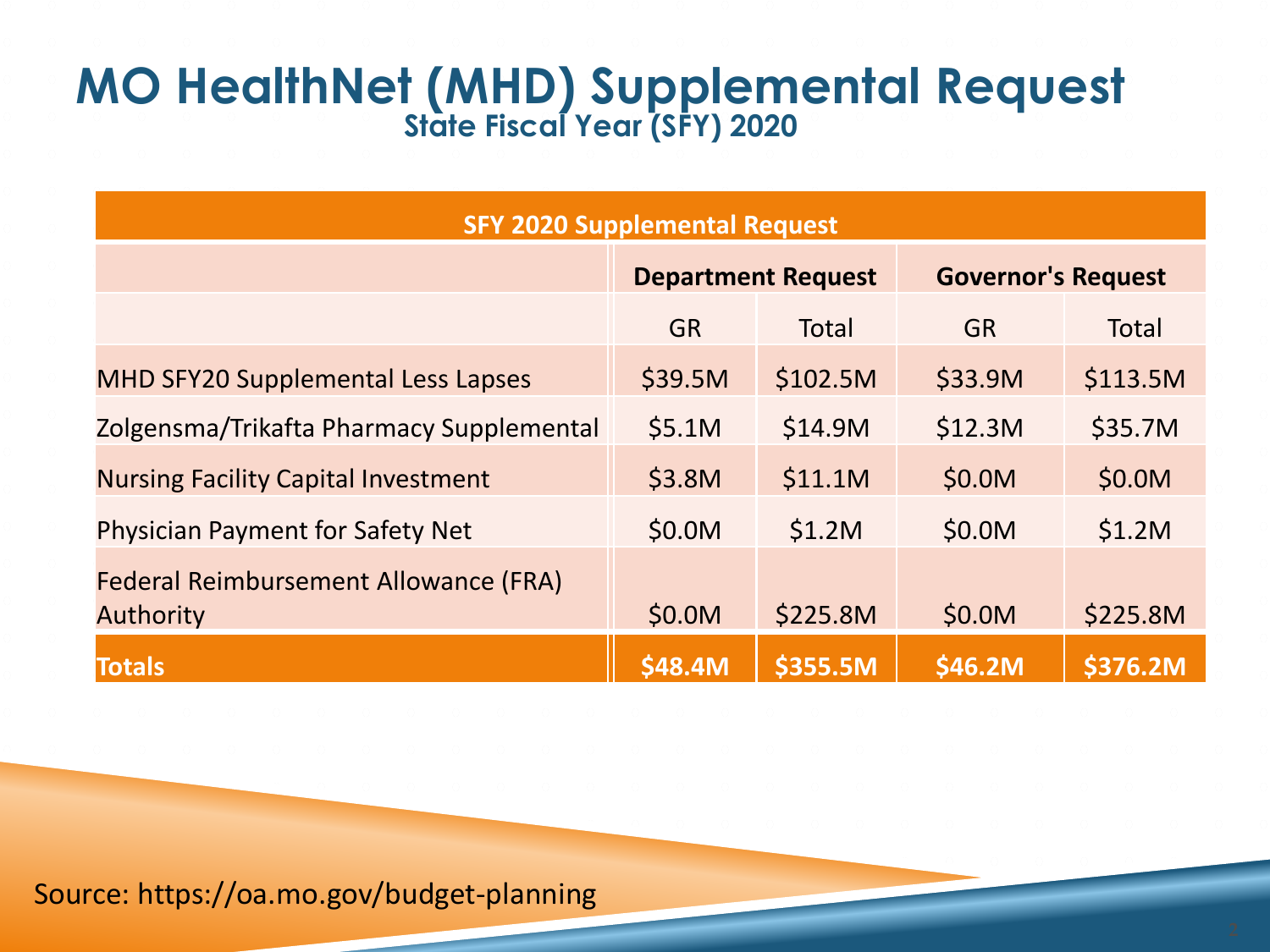## **MO HealthNet (MHD) Governor's Request State Fiscal Year (SFY) 2021**

| <b>SFY 2021 Governor's Request</b>                                 |                           |          |                           |          |
|--------------------------------------------------------------------|---------------------------|----------|---------------------------|----------|
|                                                                    | <b>Department Request</b> |          | <b>Governor's Request</b> |          |
|                                                                    | <b>GR</b>                 | Total    | <b>GR</b>                 | Total    |
| MHD SFY 2021 Cost to Continue (CTC) Less<br><b>Core Reductions</b> | \$40.9M                   | \$103.8M | \$50.7M                   | \$111.7M |
| <b>Nursing Facility Capital Investment CTC</b>                     | \$7.9M                    | \$22.9M  | \$4.1M                    | \$11.8M  |
| <b>Managed Care Actuarial Increase</b>                             | \$21.1M                   | \$63.3M  | \$20.9M                   | \$61.8M  |
| <b>Managed Care Health Insurer Fee</b>                             | \$20.7M                   | \$61.0M  | \$21.0M                   | \$61.0M  |
| <b>Asset Limit FY20 CTC</b>                                        | \$1.7M                    | \$6.1M   | \$1.7M                    | \$6.1M   |
| Asset Limit FY21 Phase-In                                          | \$0.7M                    | \$3.0M   | \$0.7M                    | \$3.0M   |
| Maternal Opioid Misuse (MOM) Grant (all<br>Federal)                | \$0.0M                    | \$0.8M   | \$0.0M                    | \$0.8M   |
| <b>Pharmacy Specialty Per Member Per Month</b><br>(PMPM) Increase  | \$16.0M                   | \$46.7M  | \$16.3M                   | \$46.7M  |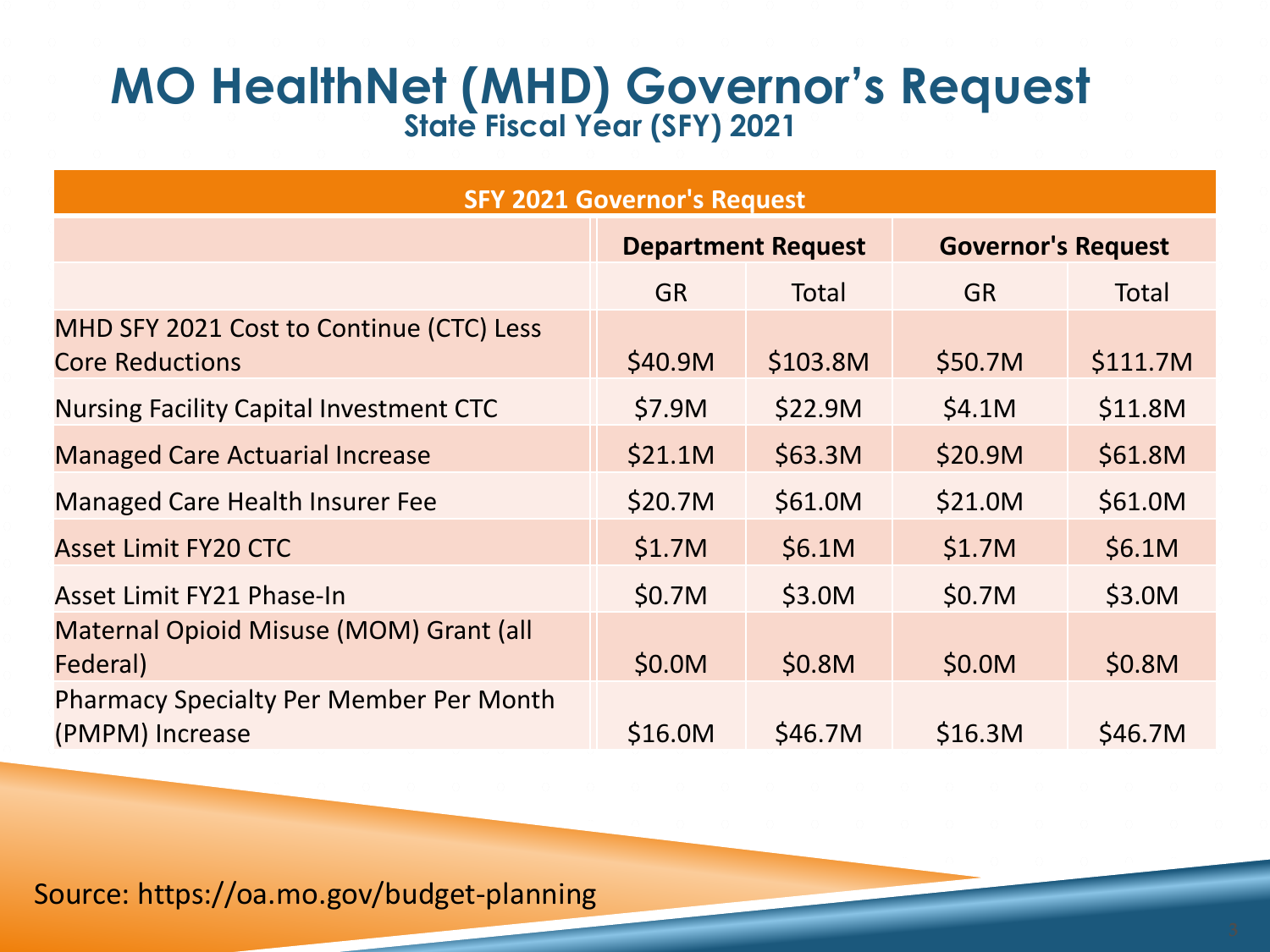# **MO HealthNet (MHD) Governor's Request State Fiscal Year (SFY) 2021**

| <b>SFY 2021 Governor's Request</b>                                               |                           |          |                           |          |
|----------------------------------------------------------------------------------|---------------------------|----------|---------------------------|----------|
|                                                                                  | <b>Department Request</b> |          | <b>Governor's Request</b> |          |
|                                                                                  | <b>GR</b>                 | Total    | <b>GR</b>                 | Total    |
| <b>Physician Payments for Safety Net CTC</b>                                     | \$0.0M                    | \$0.6M   | \$0.0M                    | \$0.6M   |
| Treat No Transport (Additional 6 months<br>CTC)                                  | \$0.6M                    | \$1.7M   | \$0.0M                    | \$0.0M   |
| <b>Non-Emergency Medical Transportation</b><br>(NEMT) Rate Increase              | \$1.0M                    | \$3.0M   | \$1.5M                    | \$4.4M   |
| Medicare Buy-In Premium Increase                                                 | \$8.7M                    | \$26.8M  | \$5.7M                    | \$17.2M  |
| Hospice Rate Increase (Federal Mandate)                                          | \$0.1M                    | \$0.4M   | \$0.0M                    | \$0.0M   |
| <b>Health Home Expansion</b>                                                     | \$0.5M                    | \$1.9M   | \$0.0M                    | \$0.0M   |
| <b>FRA Authority CTC</b>                                                         | \$0.0M                    | \$270.8M | \$0.0M                    | \$270.8M |
| Program for All-Inclusive Care for the Elderly<br>(PACE)                         | \$4.9M                    | \$14.2M  | \$0.0M                    | \$0.0M   |
| <b>Certified Behavioral Health Organizations</b><br>(CCBHO) Utilization Increase | \$1.5M                    | \$4.5M   | \$0.2M                    | \$0.6M   |